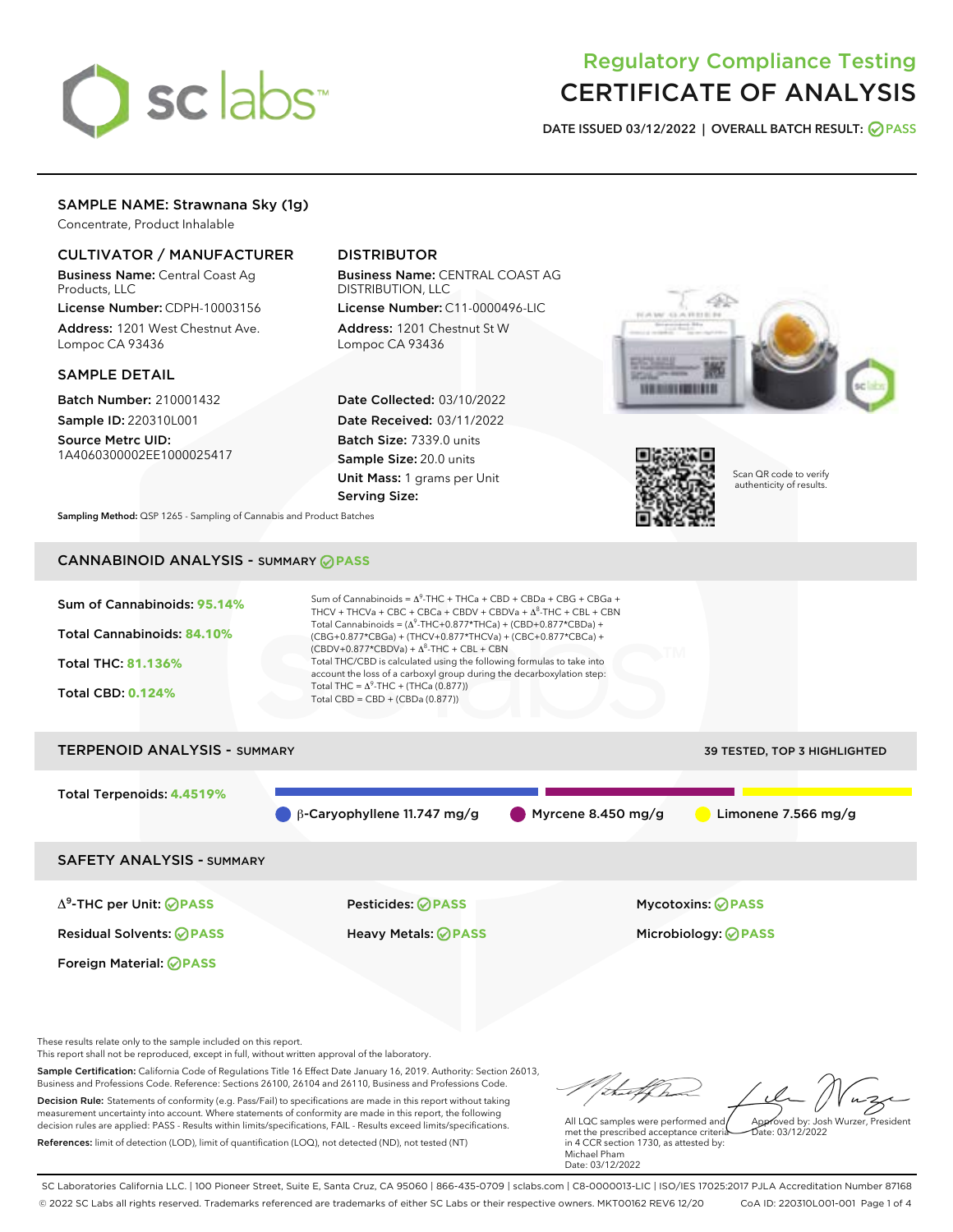



STRAWNANA SKY (1G) | DATE ISSUED 03/12/2022 | OVERALL BATCH RESULT: @ PASS

#### CANNABINOID TEST RESULTS - 03/12/2022 2 PASS

Tested by high-performance liquid chromatography with diode-array detection (HPLC-DAD). **Method:** QSP 1157 - Analysis of Cannabinoids by HPLC-DAD

#### TOTAL CANNABINOIDS: **84.10%**

Total Cannabinoids (Total THC) + (Total CBD) + (Total CBG) + (Total THCV) + (Total CBC) +  $(Total$  CBDV) +  $\Delta$ <sup>8</sup>-THC + CBL + CBN

TOTAL THC: **81.136%** Total THC (Δ<sup>9</sup> -THC+0.877\*THCa)

TOTAL CBD: **0.124%**

Total CBD (CBD+0.877\*CBDa)

TOTAL CBG: 1.83% Total CBG (CBG+0.877\*CBGa)

TOTAL THCV: 0.41% Total THCV (THCV+0.877\*THCVa)

TOTAL CBC: 0.57% Total CBC (CBC+0.877\*CBCa)

TOTAL CBDV: ND Total CBDV (CBDV+0.877\*CBDVa)

| <b>COMPOUND</b>  | LOD/LOQ<br>(mg/g)          | <b>MEASUREMENT</b><br><b>UNCERTAINTY</b><br>(mg/g) | <b>RESULT</b><br>(mg/g) | <b>RESULT</b><br>(%) |
|------------------|----------------------------|----------------------------------------------------|-------------------------|----------------------|
| <b>THCa</b>      | 0.05/0.14                  | ±17.392                                            | 869.62                  | 86.962               |
| $\Delta^9$ -THC  | 0.06 / 0.26                | ±1.305                                             | 48.70                   | 4.870                |
| <b>CBGa</b>      | 0.1 / 0.2                  | ±0.66                                              | 16.3                    | 1.63                 |
| <b>CBCa</b>      | 0.07 / 0.28                | ±0.217                                             | 5.70                    | 0.570                |
| <b>THCVa</b>     | 0.07/0.20                  | ±0.152                                             | 4.10                    | 0.410                |
| <b>CBG</b>       | 0.06/0.19                  | ±0.124                                             | 4.04                    | 0.404                |
| <b>CBDa</b>      | 0.02/0.19                  | ±0.032                                             | 1.41                    | 0.141                |
| <b>CBC</b>       | 0.2 / 0.5                  | ±0.02                                              | 0.7                     | 0.07                 |
| <b>THCV</b>      | 0.1/0.2                    | ±0.02                                              | 0.5                     | 0.05                 |
| <b>CBN</b>       | 0.1/0.3                    | ±0.02                                              | 0.3                     | 0.03                 |
| $\Lambda^8$ -THC | 0.1/0.4                    | N/A                                                | <b>ND</b>               | <b>ND</b>            |
| <b>CBD</b>       | 0.07/0.29                  | N/A                                                | <b>ND</b>               | <b>ND</b>            |
| <b>CBDV</b>      | 0.04 / 0.15                | N/A                                                | <b>ND</b>               | <b>ND</b>            |
| <b>CBDVa</b>     | 0.03/0.53                  | N/A                                                | <b>ND</b>               | <b>ND</b>            |
| <b>CBL</b>       | 0.06 / 0.24                | N/A                                                | <b>ND</b>               | <b>ND</b>            |
|                  | <b>SUM OF CANNABINOIDS</b> |                                                    | 951.4 mg/g              | 95.14%               |

#### **UNIT MASS: 1 grams per Unit**

| $\Delta^9$ -THC per Unit               | 1100 per-package limit | 48.70 mg/unit  | <b>PASS</b> |
|----------------------------------------|------------------------|----------------|-------------|
| <b>Total THC per Unit</b>              |                        | 811.36 mg/unit |             |
| <b>CBD</b> per Unit                    |                        | <b>ND</b>      |             |
| <b>Total CBD per Unit</b>              |                        | $1.24$ mg/unit |             |
| <b>Sum of Cannabinoids</b><br>per Unit |                        | 951.4 mg/unit  |             |
| <b>Total Cannabinoids</b><br>per Unit  |                        | 841.0 mg/unit  |             |

| <b>COMPOUND</b>        | LOD/LOQ<br>(mg/g) | <b>MEASUREMENT</b><br><b>UNCERTAINTY</b><br>(mg/g) | <b>RESULT</b><br>(mg/g)                          | <b>RESULT</b><br>(%) |
|------------------------|-------------------|----------------------------------------------------|--------------------------------------------------|----------------------|
| β-Caryophyllene        | 0.004 / 0.012     | ±0.3254                                            | 11.747                                           | 1.1747               |
| Myrcene                | 0.008 / 0.025     | ±0.0845                                            | 8.450                                            | 0.8450               |
| Limonene               | 0.005 / 0.016     | ±0.0840                                            | 7.566                                            | 0.7566               |
| $\alpha$ -Humulene     | 0.009 / 0.029     | ±0.1018                                            | 4.074                                            | 0.4074               |
| Linalool               | 0.009 / 0.032     | ±0.0625                                            | 2.113                                            | 0.2113               |
| Terpineol              | 0.009 / 0.031     | ±0.1009                                            | 2.111                                            | 0.2111               |
| $\alpha$ -Bisabolol    | 0.008 / 0.026     | ±0.0503                                            | 1.212                                            | 0.1212               |
| $\beta$ -Pinene        | 0.004 / 0.014     | ±0.0093                                            | 1.050                                            | 0.1050               |
| Guaiol                 | 0.009 / 0.030     | ±0.0365                                            | 0.995                                            | 0.0995               |
| $\alpha$ -Pinene       | 0.005 / 0.017     | ±0.0063                                            | 0.938                                            | 0.0938               |
| trans-β-Farnesene      | 0.008 / 0.025     | ±0.0248                                            | 0.899                                            | 0.0899               |
| Fenchol                | 0.010 / 0.034     | ±0.0268                                            | 0.892                                            | 0.0892               |
| Nerolidol              | 0.006 / 0.019     | ±0.0323                                            | 0.659                                            | 0.0659               |
| Caryophyllene<br>Oxide | 0.010 / 0.033     | ±0.0163                                            | 0.456                                            | 0.0456               |
| β-Ocimene              | 0.006 / 0.020     | ±0.0088                                            | 0.353                                            | 0.0353               |
| Terpinolene            | 0.008 / 0.026     | ±0.0051                                            | 0.322                                            | 0.0322               |
| Borneol                | 0.005 / 0.016     | ±0.0078                                            | 0.240                                            | 0.0240               |
| Valencene              | 0.009 / 0.030     | ±0.0097                                            | 0.181                                            | 0.0181               |
| Camphene               | 0.005 / 0.015     | ±0.0010                                            | 0.112                                            | 0.0112               |
| Fenchone               | 0.009 / 0.028     | ±0.0016                                            | 0.071                                            | 0.0071               |
| Geraniol               | 0.002 / 0.007     | ±0.0012                                            | 0.036                                            | 0.0036               |
| Sabinene Hydrate       | 0.006 / 0.022     | ±0.0008                                            | 0.026                                            | 0.0026               |
| Citronellol            | 0.003 / 0.010     | ±0.0006                                            | 0.016                                            | 0.0016               |
| $\alpha$ -Terpinene    | 0.005 / 0.017     | N/A                                                | <loq< th=""><th><math>&lt;</math>LOQ</th></loq<> | $<$ LOQ              |
| Eucalyptol             | 0.006 / 0.018     | N/A                                                | <loq< th=""><th><loq< th=""></loq<></th></loq<>  | <loq< th=""></loq<>  |
| $\gamma$ -Terpinene    | 0.006 / 0.018     | N/A                                                | <loq< th=""><th><loq< th=""></loq<></th></loq<>  | <loq< th=""></loq<>  |
| Nerol                  | 0.003 / 0.011     | N/A                                                | <loq< th=""><th><loq< th=""></loq<></th></loq<>  | <loq< th=""></loq<>  |
| Sabinene               | 0.004 / 0.014     | N/A                                                | <b>ND</b>                                        | <b>ND</b>            |
| $\alpha$ -Phellandrene | 0.006 / 0.020     | N/A                                                | <b>ND</b>                                        | ND                   |
| $\Lambda^3$ -Carene    | 0.005 / 0.018     | N/A                                                | <b>ND</b>                                        | <b>ND</b>            |
| p-Cymene               | 0.005 / 0.016     | N/A                                                | ND                                               | ND                   |
| Isopulegol             | 0.005 / 0.016     | N/A                                                | ND                                               | ND                   |
| Camphor                | 0.006 / 0.019     | N/A                                                | <b>ND</b>                                        | ND                   |
| Isoborneol             | 0.004 / 0.012     | N/A                                                | ND                                               | ND                   |
| Menthol                | 0.008 / 0.025     | N/A                                                | <b>ND</b>                                        | ND                   |
| Pulegone               | 0.003 / 0.011     | N/A                                                | <b>ND</b>                                        | ND                   |
| <b>Geranyl Acetate</b> | 0.004 / 0.014     | N/A                                                | ND                                               | ND                   |
| $\alpha$ -Cedrene      | 0.005 / 0.016     | N/A                                                | ND                                               | ND                   |
| Cedrol                 | 0.008 / 0.027     | N/A                                                | <b>ND</b>                                        | ND                   |

TOTAL TERPENOIDS 44.519 mg/g 4.4519%

SC Laboratories California LLC. | 100 Pioneer Street, Suite E, Santa Cruz, CA 95060 | 866-435-0709 | sclabs.com | C8-0000013-LIC | ISO/IES 17025:2017 PJLA Accreditation Number 87168 © 2022 SC Labs all rights reserved. Trademarks referenced are trademarks of either SC Labs or their respective owners. MKT00162 REV6 12/20 CoA ID: 220310L001-001 Page 2 of 4

## TERPENOID TEST RESULTS - 03/12/2022

Terpene analysis utilizing gas chromatography-flame ionization detection (GC-FID). **Method:** QSP 1192 - Analysis of Terpenoids by GC-FID

MEASUREMENT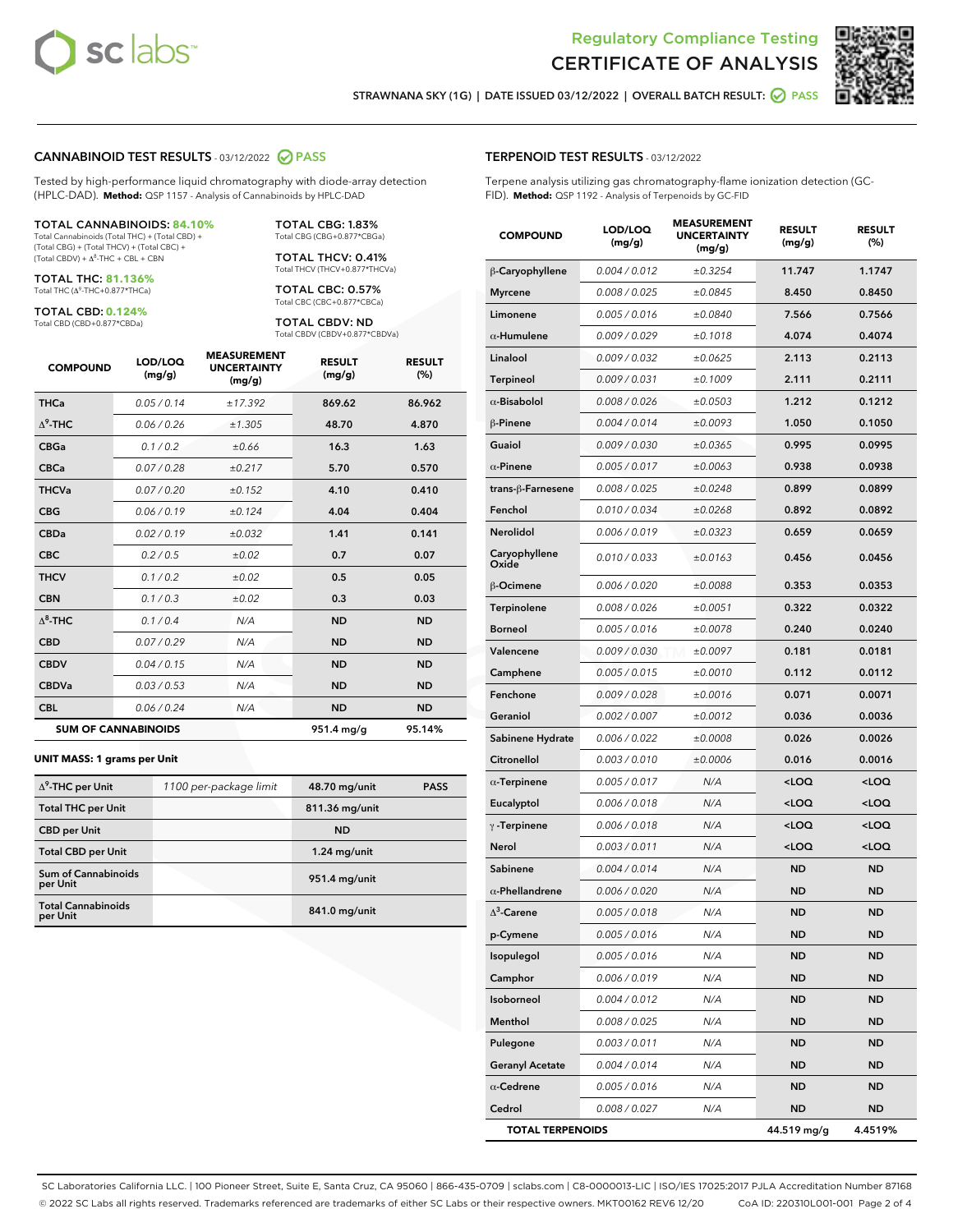



STRAWNANA SKY (1G) | DATE ISSUED 03/12/2022 | OVERALL BATCH RESULT:  $\bigcirc$  PASS

#### CATEGORY 1 PESTICIDE TEST RESULTS - 03/12/2022 2 PASS

Pesticide and plant growth regulator analysis utilizing high-performance liquid chromatography-mass spectrometry (HPLC-MS) or gas chromatography-mass spectrometry (GC-MS). \*GC-MS utilized where indicated. **Method:** QSP 1212 - Analysis of Pesticides and Mycotoxins by LC-MS or QSP 1213 - Analysis of Pesticides by GC-MS

| <b>COMPOUND</b>             | LOD/LOQ<br>$(\mu g/g)$ | <b>ACTION</b><br><b>LIMIT</b><br>$(\mu g/g)$ | <b>MEASUREMENT</b><br><b>UNCERTAINTY</b><br>$(\mu g/g)$ | <b>RESULT</b><br>$(\mu g/g)$ | <b>RESULT</b> |
|-----------------------------|------------------------|----------------------------------------------|---------------------------------------------------------|------------------------------|---------------|
| <b>Aldicarb</b>             | 0.03 / 0.08            | $\geq$ LOD                                   | N/A                                                     | <b>ND</b>                    | <b>PASS</b>   |
| Carbofuran                  | 0.02 / 0.05            | $\ge$ LOD                                    | N/A                                                     | <b>ND</b>                    | <b>PASS</b>   |
| Chlordane*                  | 0.03/0.08              | $>$ LOD                                      | N/A                                                     | <b>ND</b>                    | <b>PASS</b>   |
| Chlorfenapyr*               | 0.03/0.10              | ≥ LOD                                        | N/A                                                     | <b>ND</b>                    | <b>PASS</b>   |
| Chlorpyrifos                | 0.02/0.06              | $>$ LOD                                      | N/A                                                     | <b>ND</b>                    | <b>PASS</b>   |
| Coumaphos                   | 0.02 / 0.07            | $\ge$ LOD                                    | N/A                                                     | <b>ND</b>                    | <b>PASS</b>   |
| Daminozide                  | 0.02 / 0.07            | ≥ LOD                                        | N/A                                                     | <b>ND</b>                    | <b>PASS</b>   |
| <b>Dichlorvos</b><br>(DDVP) | 0.03/0.09              | > LOD                                        | N/A                                                     | <b>ND</b>                    | <b>PASS</b>   |
| Dimethoate                  | 0.03 / 0.08            | $>$ LOD                                      | N/A                                                     | <b>ND</b>                    | <b>PASS</b>   |
| Ethoprophos                 | 0.03/0.10              | $>$ LOD                                      | N/A                                                     | <b>ND</b>                    | <b>PASS</b>   |
| Etofenprox                  | 0.02 / 0.06            | $\geq$ LOD                                   | N/A                                                     | <b>ND</b>                    | <b>PASS</b>   |
| Fenoxycarb                  | 0.03/0.08              | $>$ LOD                                      | N/A                                                     | <b>ND</b>                    | <b>PASS</b>   |
| Fipronil                    | 0.03 / 0.08            | $\ge$ LOD                                    | N/A                                                     | <b>ND</b>                    | <b>PASS</b>   |
| Imazalil                    | 0.02 / 0.06            | $\geq$ LOD                                   | N/A                                                     | <b>ND</b>                    | <b>PASS</b>   |
| <b>Methiocarb</b>           | 0.02 / 0.07            | $\ge$ LOD                                    | N/A                                                     | <b>ND</b>                    | <b>PASS</b>   |
| Parathion-methyl            | 0.03/0.10              | $>$ LOD                                      | N/A                                                     | <b>ND</b>                    | <b>PASS</b>   |
| <b>Mevinphos</b>            | 0.03/0.09              | $\ge$ LOD                                    | N/A                                                     | <b>ND</b>                    | <b>PASS</b>   |
| Paclobutrazol               | 0.02 / 0.05            | $\ge$ LOD                                    | N/A                                                     | <b>ND</b>                    | <b>PASS</b>   |
| Propoxur                    | 0.03/0.09              | $\geq$ LOD                                   | N/A                                                     | <b>ND</b>                    | <b>PASS</b>   |
| Spiroxamine                 | 0.03 / 0.08            | $\ge$ LOD                                    | N/A                                                     | <b>ND</b>                    | <b>PASS</b>   |
| Thiacloprid                 | 0.03/0.10              | $\geq$ LOD                                   | N/A                                                     | <b>ND</b>                    | <b>PASS</b>   |

#### CATEGORY 2 PESTICIDE TEST RESULTS - 03/12/2022 @ PASS

| <b>COMPOUND</b>          | LOD/LOQ<br>$(\mu g/g)$ | <b>ACTION</b><br><b>LIMIT</b><br>$(\mu g/g)$ | <b>MEASUREMENT</b><br><b>UNCERTAINTY</b><br>$(\mu g/g)$ | <b>RESULT</b><br>$(\mu g/g)$ | <b>RESULT</b> |
|--------------------------|------------------------|----------------------------------------------|---------------------------------------------------------|------------------------------|---------------|
| Abamectin                | 0.03/0.10              | 0.1                                          | N/A                                                     | <b>ND</b>                    | <b>PASS</b>   |
| Acephate                 | 0.02/0.07              | 0.1                                          | N/A                                                     | <b>ND</b>                    | <b>PASS</b>   |
| Acequinocyl              | 0.02/0.07              | 0.1                                          | N/A                                                     | <b>ND</b>                    | <b>PASS</b>   |
| Acetamiprid              | 0.02/0.05              | 0.1                                          | N/A                                                     | <b>ND</b>                    | <b>PASS</b>   |
| Azoxystrobin             | 0.02 / 0.07            | 0.1                                          | N/A                                                     | <b>ND</b>                    | <b>PASS</b>   |
| <b>Bifenazate</b>        | 0.01/0.04              | 0.1                                          | N/A                                                     | <b>ND</b>                    | <b>PASS</b>   |
| <b>Bifenthrin</b>        | 0.02 / 0.05            | 3                                            | N/A                                                     | <b>ND</b>                    | <b>PASS</b>   |
| <b>Boscalid</b>          | 0.03/0.09              | 0.1                                          | N/A                                                     | <b>ND</b>                    | <b>PASS</b>   |
| Captan                   | 0.19/0.57              | 0.7                                          | N/A                                                     | <b>ND</b>                    | <b>PASS</b>   |
| Carbaryl                 | 0.02/0.06              | 0.5                                          | N/A                                                     | <b>ND</b>                    | <b>PASS</b>   |
| Chlorantranilip-<br>role | 0.04/0.12              | 10                                           | N/A                                                     | <b>ND</b>                    | <b>PASS</b>   |
| Clofentezine             | 0.03/0.09              | 0.1                                          | N/A                                                     | <b>ND</b>                    | <b>PASS</b>   |

#### CATEGORY 2 PESTICIDE TEST RESULTS - 03/12/2022 continued

| <b>COMPOUND</b>               | LOD/LOQ<br>(µg/g) | <b>ACTION</b><br><b>LIMIT</b><br>(µg/g) | <b>MEASUREMENT</b><br><b>UNCERTAINTY</b><br>(µg/g) | <b>RESULT</b><br>$(\mu g/g)$ | <b>RESULT</b> |
|-------------------------------|-------------------|-----------------------------------------|----------------------------------------------------|------------------------------|---------------|
| Cyfluthrin                    | 0.12 / 0.38       | $\overline{c}$                          | N/A                                                | <b>ND</b>                    | <b>PASS</b>   |
| Cypermethrin                  | 0.11 / 0.32       | $\mathcal{I}$                           | N/A                                                | <b>ND</b>                    | PASS          |
| <b>Diazinon</b>               | 0.02 / 0.05       | 0.1                                     | N/A                                                | <b>ND</b>                    | <b>PASS</b>   |
| Dimethomorph                  | 0.03 / 0.09       | 2                                       | N/A                                                | <b>ND</b>                    | <b>PASS</b>   |
| Etoxazole                     | 0.02 / 0.06       | 0.1                                     | N/A                                                | <b>ND</b>                    | <b>PASS</b>   |
| Fenhexamid                    | 0.03 / 0.09       | 0.1                                     | N/A                                                | <b>ND</b>                    | <b>PASS</b>   |
| Fenpyroximate                 | 0.02 / 0.06       | 0.1                                     | N/A                                                | <b>ND</b>                    | <b>PASS</b>   |
| Flonicamid                    | 0.03 / 0.10       | 0.1                                     | N/A                                                | <b>ND</b>                    | <b>PASS</b>   |
| Fludioxonil                   | 0.03 / 0.10       | 0.1                                     | N/A                                                | <b>ND</b>                    | <b>PASS</b>   |
| Hexythiazox                   | 0.02 / 0.07       | 0.1                                     | N/A                                                | <b>ND</b>                    | <b>PASS</b>   |
| Imidacloprid                  | 0.04 / 0.11       | 5                                       | N/A                                                | <b>ND</b>                    | <b>PASS</b>   |
| Kresoxim-methyl               | 0.02 / 0.07       | 0.1                                     | N/A                                                | <b>ND</b>                    | <b>PASS</b>   |
| <b>Malathion</b>              | 0.03 / 0.09       | 0.5                                     | N/A                                                | <b>ND</b>                    | <b>PASS</b>   |
| Metalaxyl                     | 0.02 / 0.07       | $\overline{\mathcal{L}}$                | N/A                                                | <b>ND</b>                    | <b>PASS</b>   |
| Methomyl                      | 0.03 / 0.10       | $\mathcal{I}$                           | N/A                                                | <b>ND</b>                    | <b>PASS</b>   |
| Myclobutanil                  | 0.03 / 0.09       | 0.1                                     | N/A                                                | <b>ND</b>                    | <b>PASS</b>   |
| <b>Naled</b>                  | 0.02 / 0.07       | 0.1                                     | N/A                                                | <b>ND</b>                    | <b>PASS</b>   |
| Oxamyl                        | 0.04 / 0.11       | 0.5                                     | N/A                                                | <b>ND</b>                    | <b>PASS</b>   |
| Pentachloronitro-<br>benzene* | 0.03 / 0.09       | 0.1                                     | N/A                                                | <b>ND</b>                    | <b>PASS</b>   |
| Permethrin                    | 0.04 / 0.12       | 0.5                                     | N/A                                                | <b>ND</b>                    | <b>PASS</b>   |
| Phosmet                       | 0.03 / 0.10       | 0.1                                     | N/A                                                | <b>ND</b>                    | <b>PASS</b>   |
| Piperonyl<br><b>Butoxide</b>  | 0.02 / 0.07       | 3                                       | N/A                                                | <b>ND</b>                    | <b>PASS</b>   |
| Prallethrin                   | 0.03 / 0.08       | 0.1                                     | N/A                                                | <b>ND</b>                    | <b>PASS</b>   |
| Propiconazole                 | 0.02 / 0.07       | 0.1                                     | N/A                                                | <b>ND</b>                    | <b>PASS</b>   |
| Pyrethrins                    | 0.04 / 0.12       | 0.5                                     | N/A                                                | <b>ND</b>                    | <b>PASS</b>   |
| Pyridaben                     | 0.02 / 0.07       | 0.1                                     | N/A                                                | <b>ND</b>                    | <b>PASS</b>   |
| Spinetoram                    | 0.02 / 0.07       | 0.1                                     | N/A                                                | <b>ND</b>                    | <b>PASS</b>   |
| Spinosad                      | 0.02 / 0.07       | 0.1                                     | N/A                                                | <b>ND</b>                    | <b>PASS</b>   |
| Spiromesifen                  | 0.02 / 0.05       | 0.1                                     | N/A                                                | <b>ND</b>                    | <b>PASS</b>   |
| Spirotetramat                 | 0.02 / 0.06       | 0.1                                     | N/A                                                | <b>ND</b>                    | <b>PASS</b>   |
| Tebuconazole                  | 0.02 / 0.07       | 0.1                                     | N/A                                                | <b>ND</b>                    | <b>PASS</b>   |
| Thiamethoxam                  | 0.03 / 0.10       | 5                                       | N/A                                                | <b>ND</b>                    | <b>PASS</b>   |
| Trifloxystrobin               | 0.03 / 0.08       | 0.1                                     | N/A                                                | <b>ND</b>                    | <b>PASS</b>   |

SC Laboratories California LLC. | 100 Pioneer Street, Suite E, Santa Cruz, CA 95060 | 866-435-0709 | sclabs.com | C8-0000013-LIC | ISO/IES 17025:2017 PJLA Accreditation Number 87168 © 2022 SC Labs all rights reserved. Trademarks referenced are trademarks of either SC Labs or their respective owners. MKT00162 REV6 12/20 CoA ID: 220310L001-001 Page 3 of 4